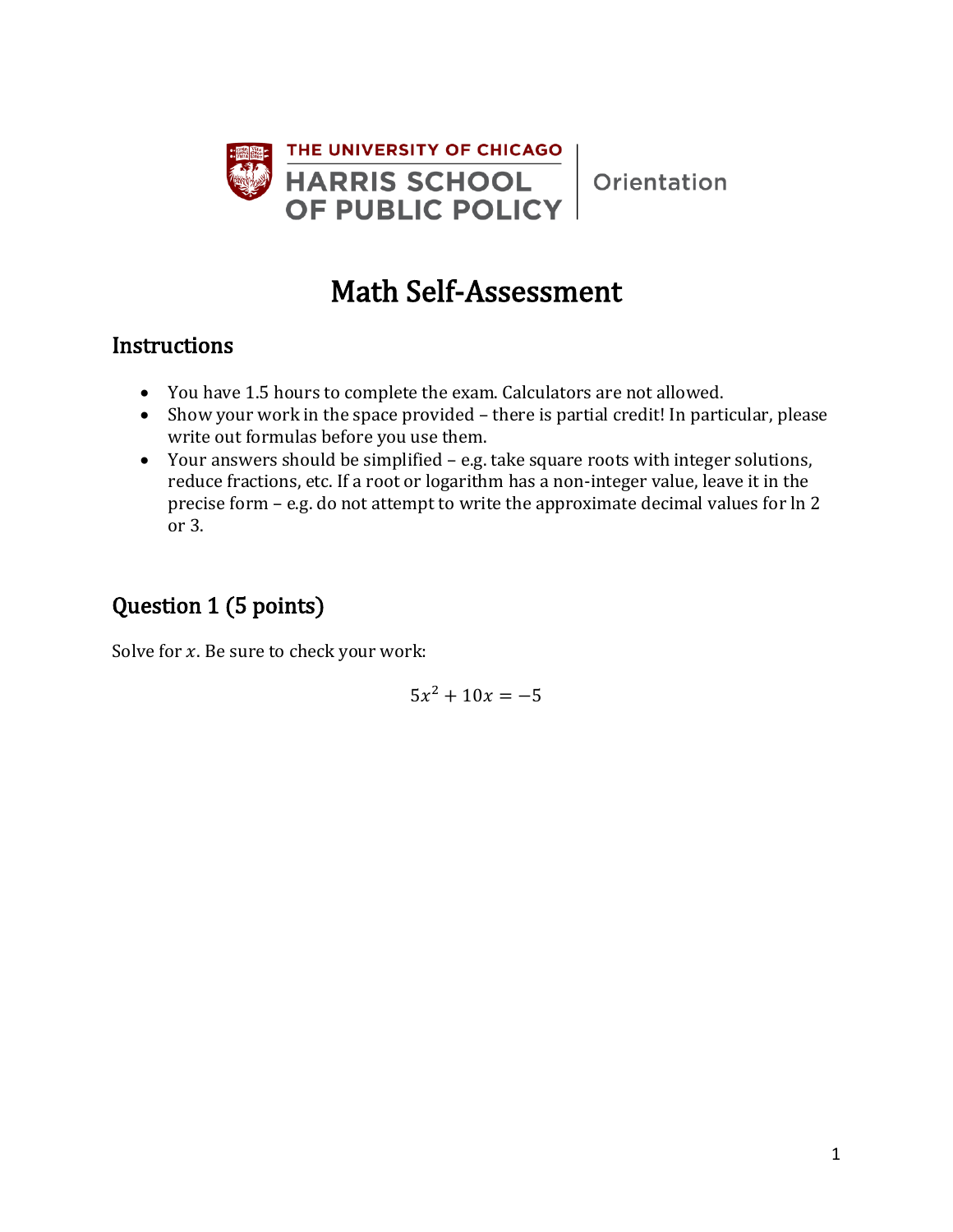## Question 2 (5 points)

Solve for  $x$ . Be sure to check your work:

$$
\frac{1}{2}\sqrt{4x+8} = x
$$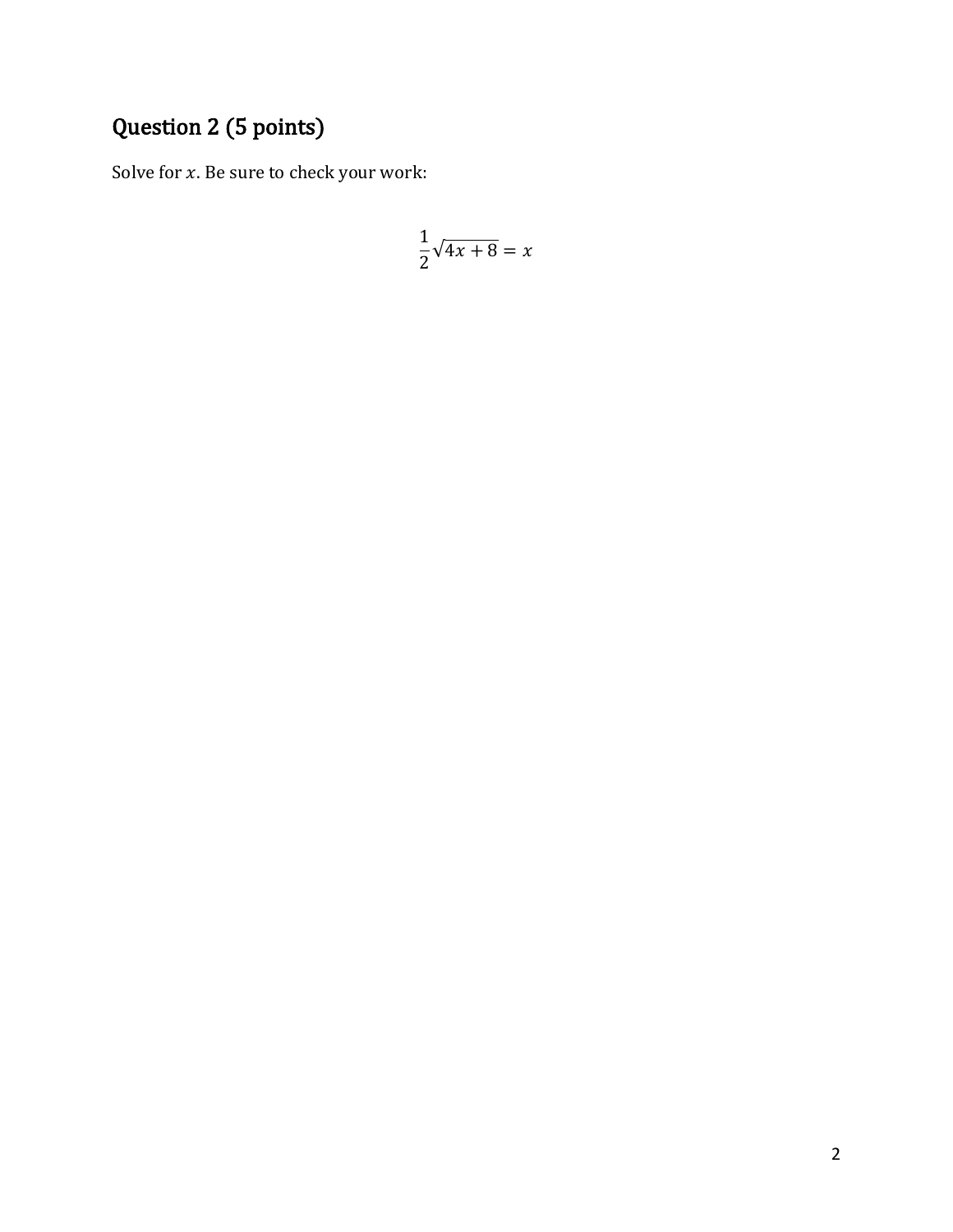## Question 3 (10 points)

$$
Q = \frac{2}{p_1 p_2} + \frac{4p_1 - 5}{p_1 + p_2}
$$

(a) Find the derivative of Q with respect to  $p_1$ 

(b) Find the derivative of Q with respect to  $p_2$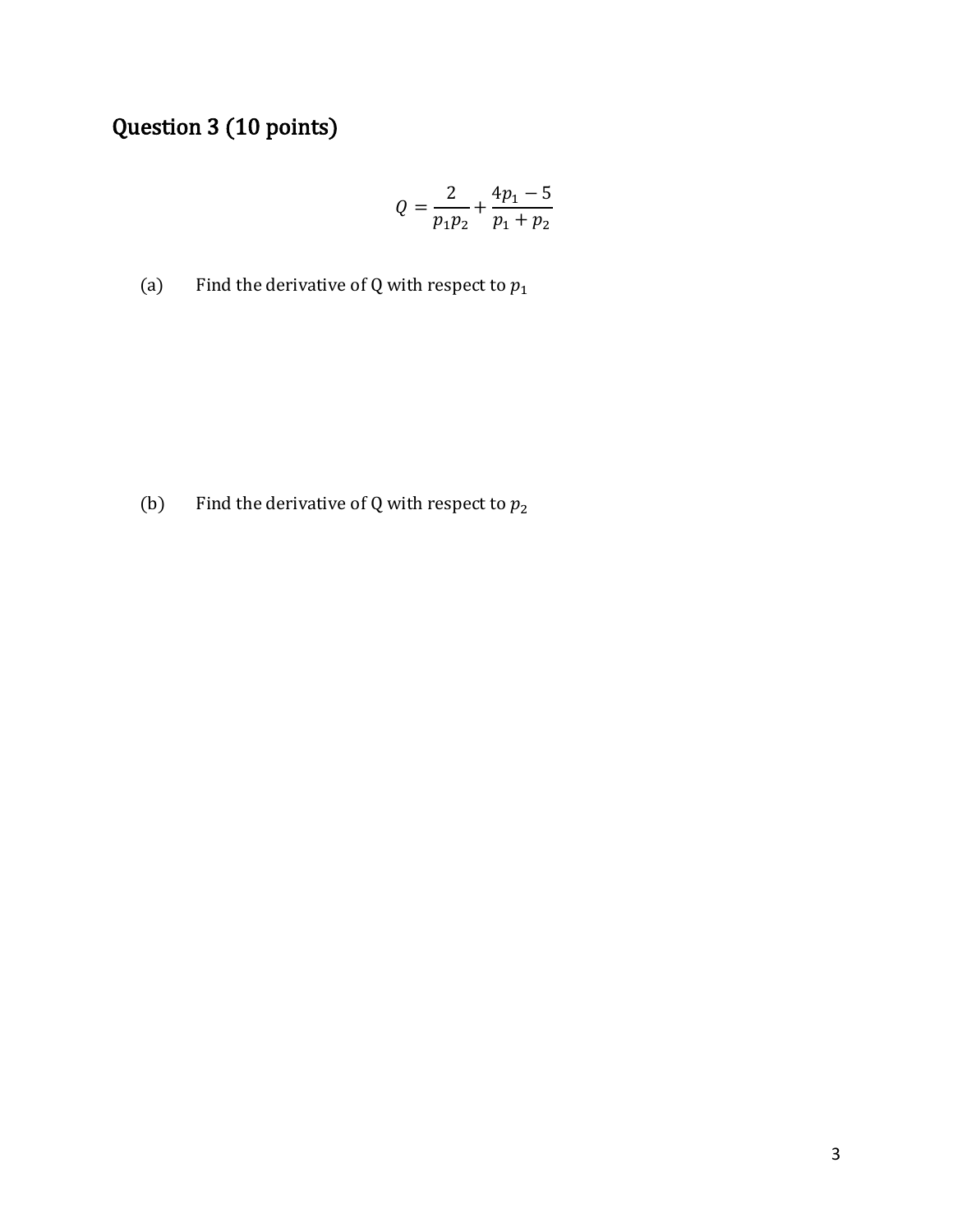### Question 4 (5 points)

Suppose  $x_1$  is the number of hours you study for the GRE,  $x_2$  is your parental income (measured in tens of thousands of dollars), and  $y$  is your GRE score in the following equation:

$$
y = 45 + 2.2x_1 + 4x_2
$$

(a) Interpret the coefficients of the equation.

(b) How much does one's expected GRE score increase by when they study 5 more hours? What about when their parental income increases by \$5,000?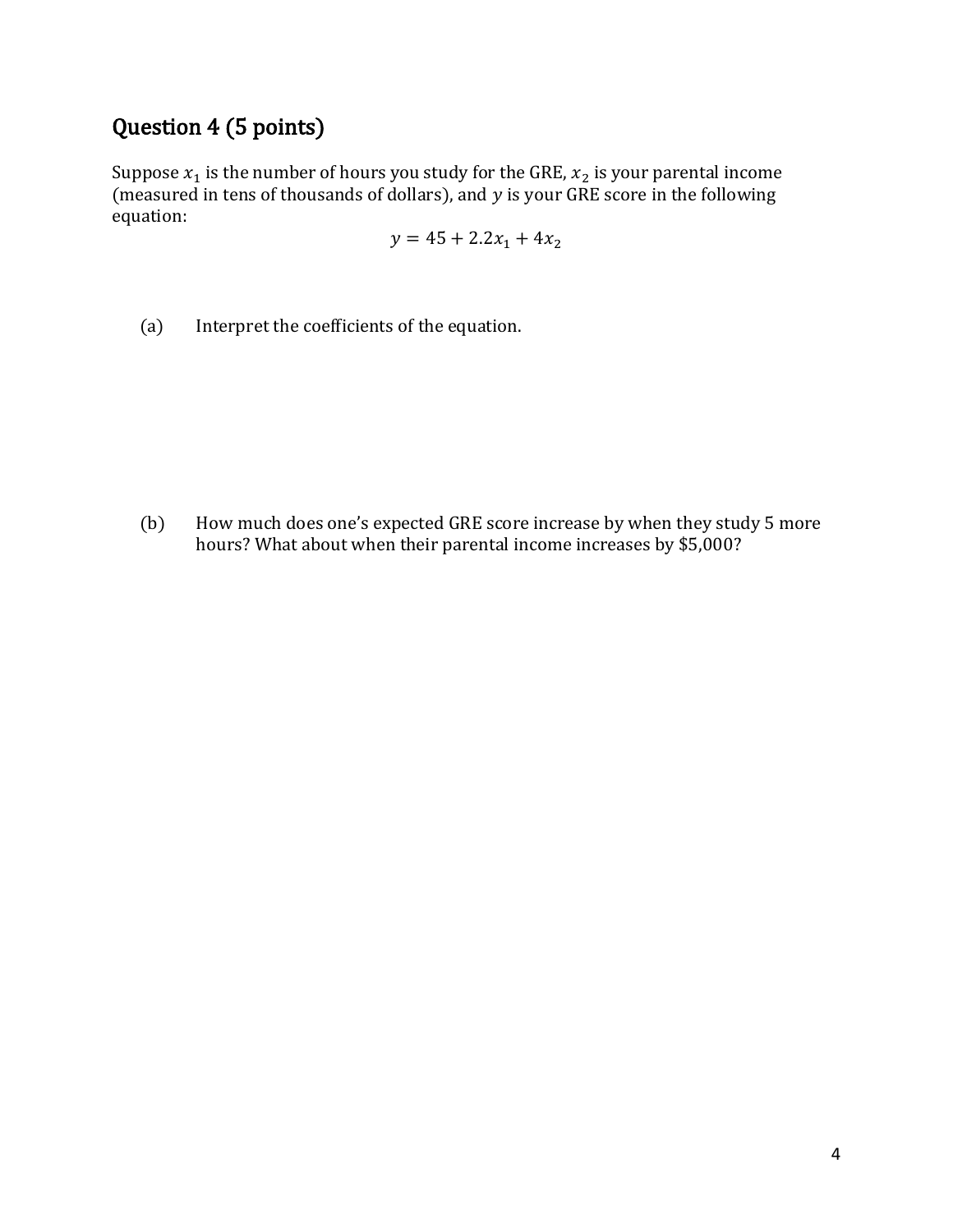# Question 5 (5 points)

True or False (with a brief 1-2 sentence explanation)

The median is more affected by outliers than the mean.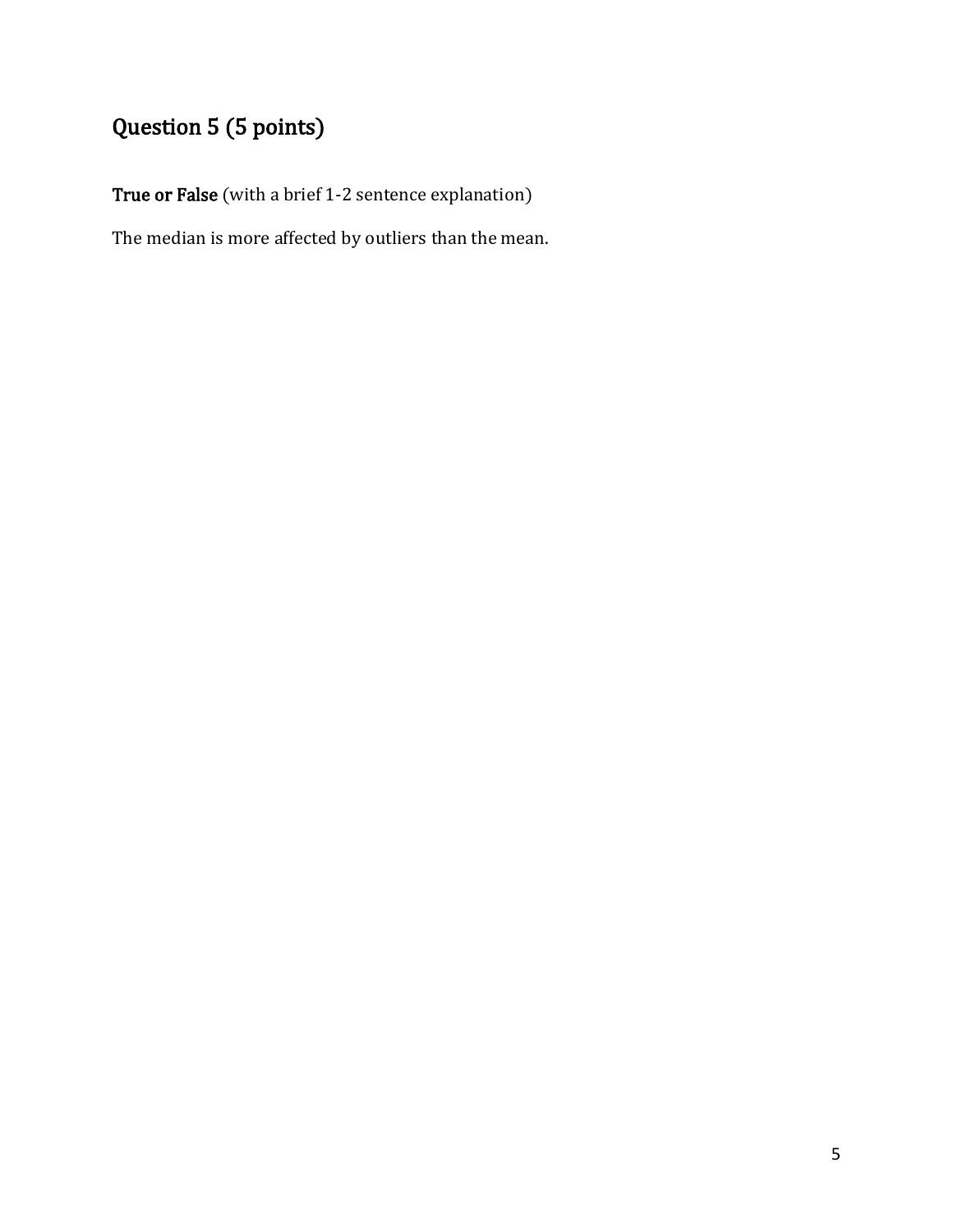## Question 6 (10 points)

Suppose  $U = x^2y^3$ .

 $(a)$  Solve for the ratio of the first derivatives:

$$
\frac{\frac{\partial U}{\partial x}}{\frac{\partial U}{\partial y}}
$$

(b) This ratio is called the "Marginal Rate of Substitution" (MRS). Does it increase or decrease as  $x$  increases?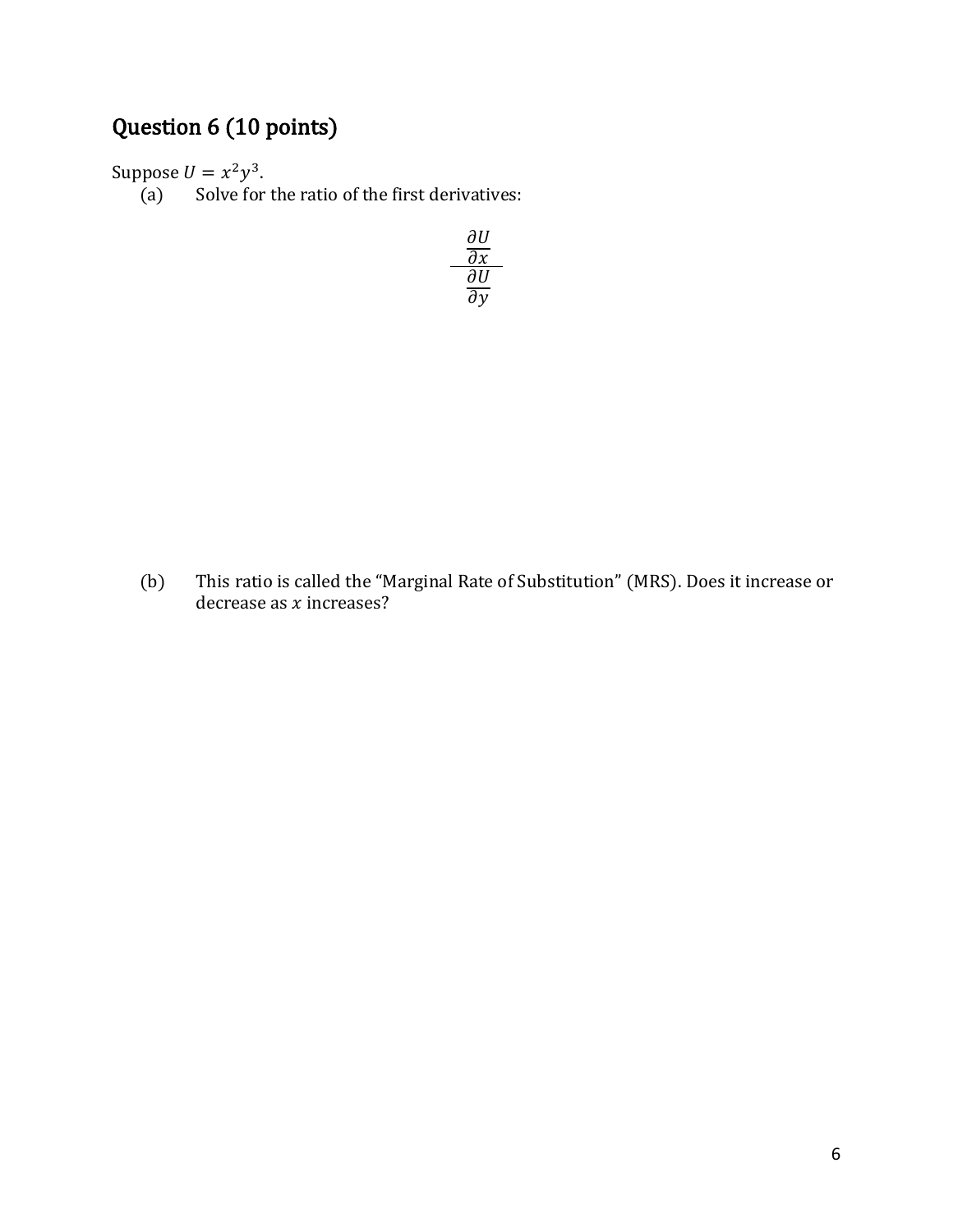### Question 7 (10 points)

Suppose  $Q_D = -2p + 100$  represents the demand of a good, where  $p$  is the price of the good. Graph this equation with  $\bm{p}$  on the y-axis (vertical) and  $Q_D$  on the x-axis (horizontal). No need to make the graph extremely pointwise precise, but just make the intercept and slope clearly visible.

If  $Q_S = 2p + 40$  represents the quantity supplied, find the price where  $Q_D = Q_S$  is true. This point of intersection is called the "Equilibrium". What is the equilibrium price **and** quantity?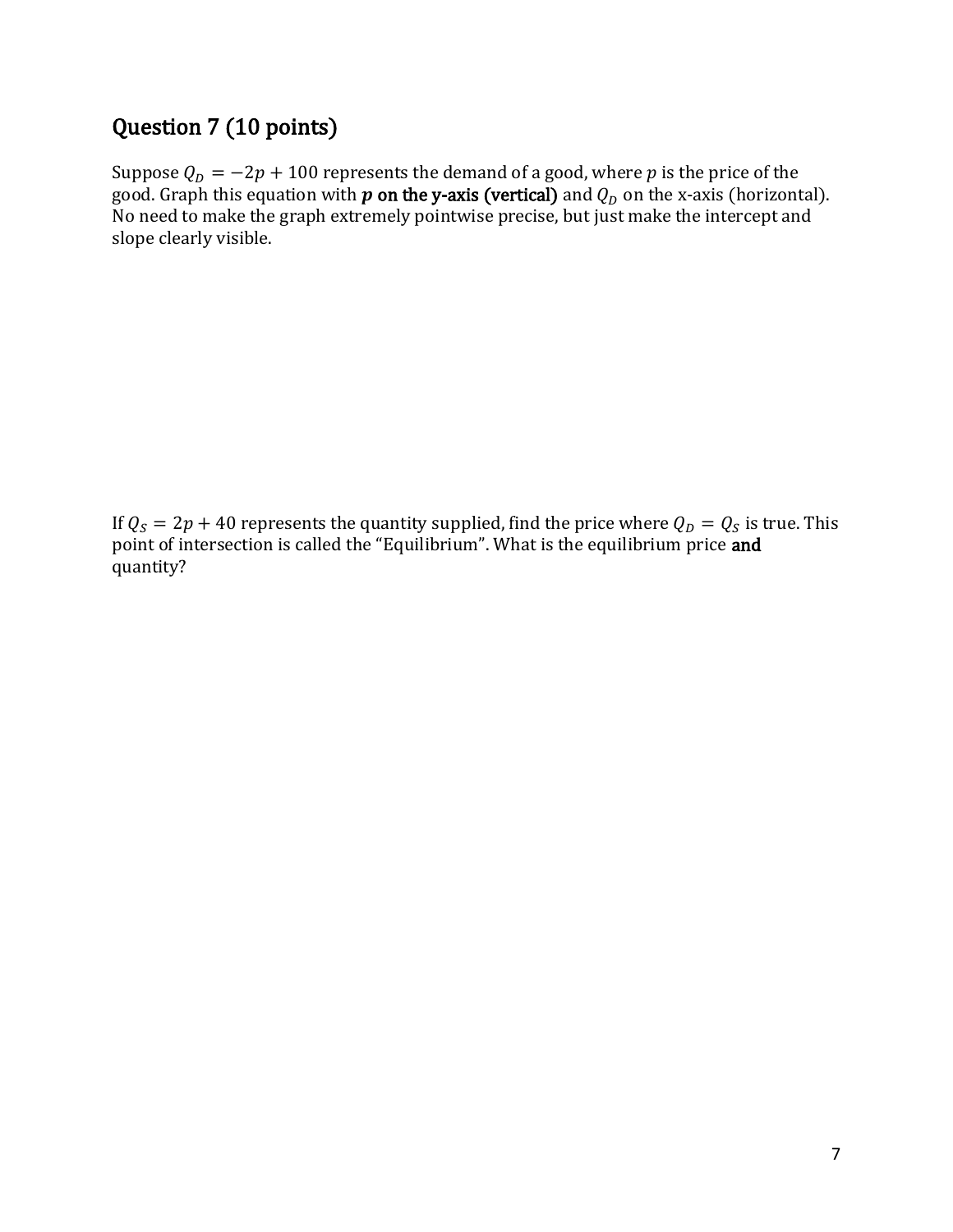### Question 8 (10 points)

Suppose you have \$3000 available to spend on Macs and cheese. Macs cost \$500 each, and cheese costs \$100 each (hey, it's high quality!). Write down an expression that represents your total expenditure on Macs and Cheese.

If you spent the entire \$3,000, write down an equation that gives you the amount of cheese you can purchase if you purchase  $x$  units of Macs. Be sure to clearly define the variables you use. (Note: The slope of the equation above is called the "price ratio" and should equal the price of good x divided by the price of good y.)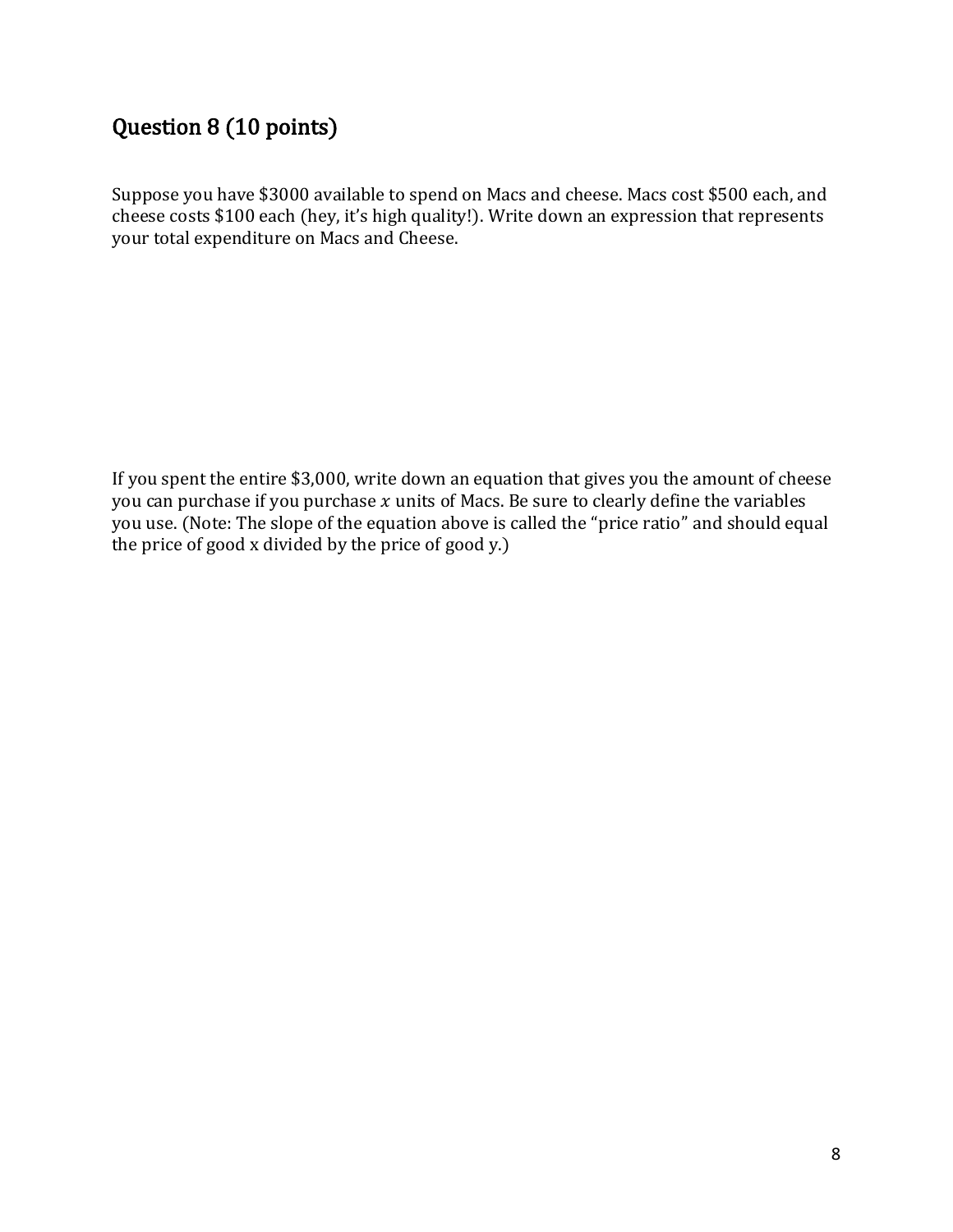## Question 9 (10 points)

Calculate Mean, Median, and Sample Variance of the following dataset:

$$
\{6,6,12,9,7\}
$$

Hint: The formula for Sample Variance is

$$
\frac{1}{N-1} \sum_{i=1}^{N} (x_i - \bar{x})^2
$$

where  $\bar{x}$  is the sample mean and N is the sample size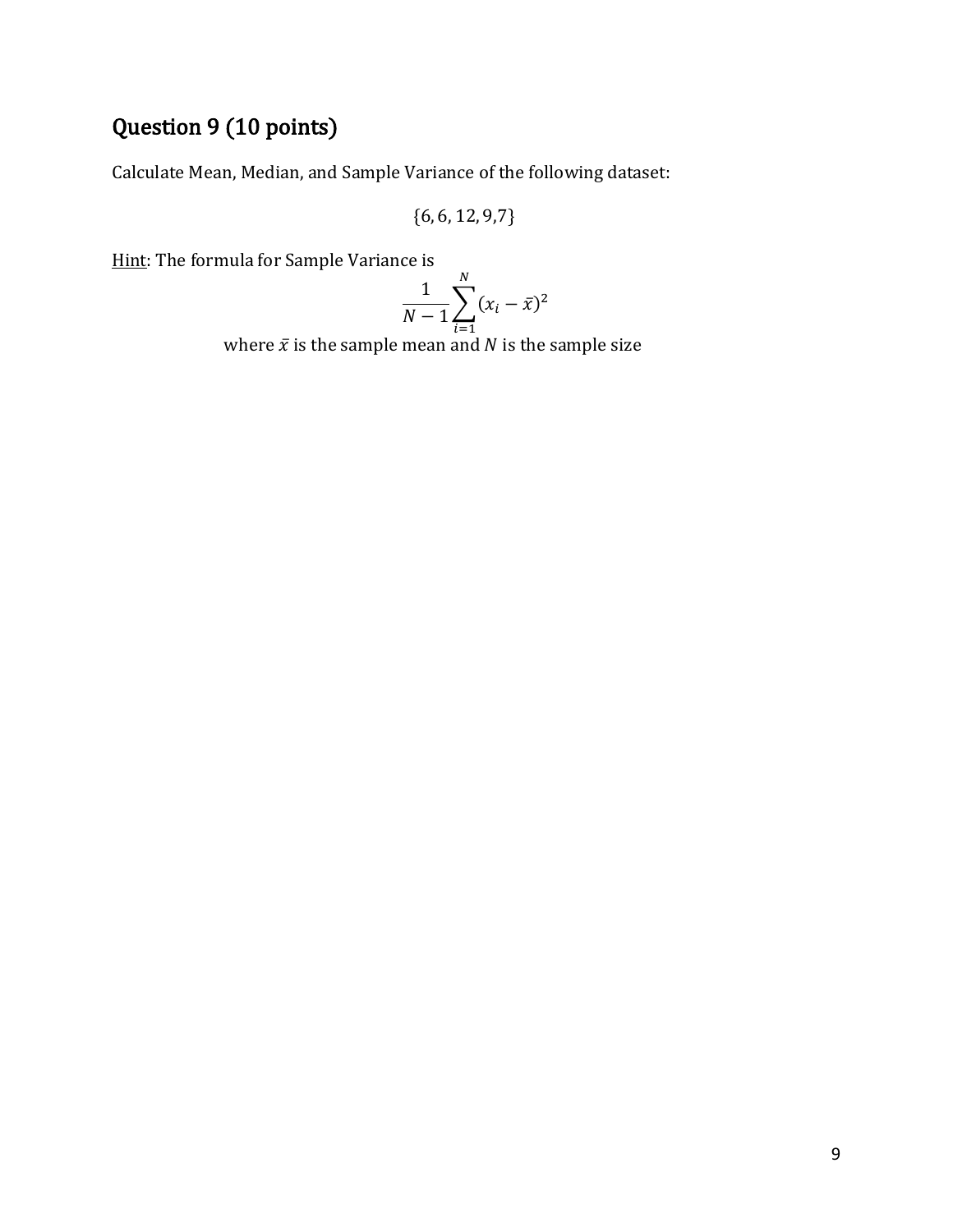### Question 10 (10 points)

Political scientists often are tasked with describing someone's political ideology using a single number. Suppose professor McMillon at the University of Chicago has developed a scale ranging from  $-5$  to 5, where  $-5$  means extremely progressive and 5 means extremely conservative, and 0 is an exact moderate. Sarah Palin is considering entering the presidential race.

(a) We know that Donald Trump's ideology is a 4.5, and that Sarah Palin's ideology, , is within 6 units of Trump's. Represent Sarah Palin's ideology using an absolute value inequality, and then solve this inequality to get a range for S.

(b) We know that Joe Biden's ideology is a −2, and that Sarah Palin's ideology is within 2 units of Biden's. Represent Sarah Palin's ideology using an **absolute** value inequality, and then solve this inequality to get a range for S.

(c) If both (a) and (b) above are true, give an overall range of possible ideologies for Sarah Palin. (Note: If you think no such range exists, explain why).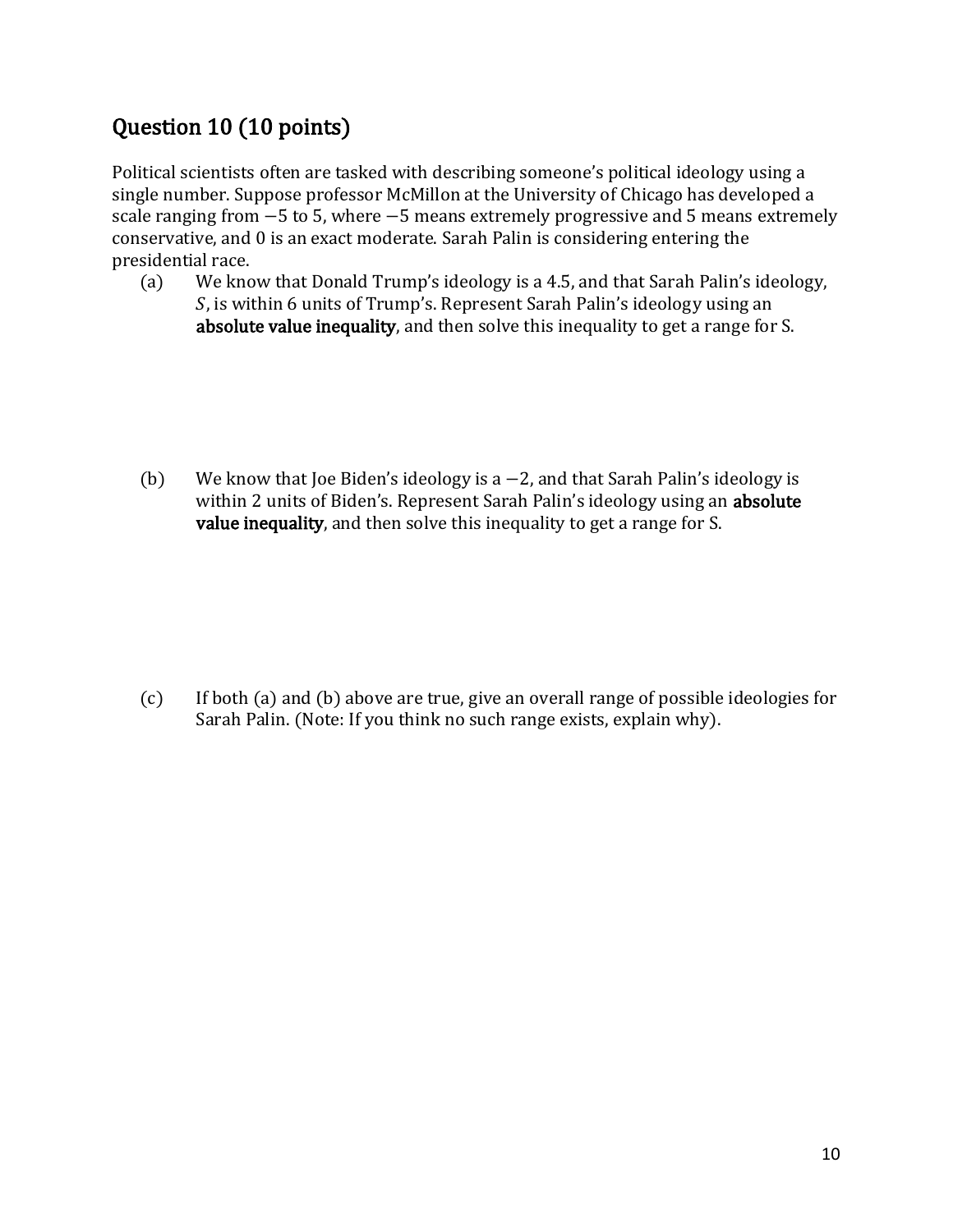## Question 11 (10 points)

Suppose  $U = 2xy$ . Subject to the constraint that  $x + 2y = 40$ , solve for the x and y values that maximize  $U.$